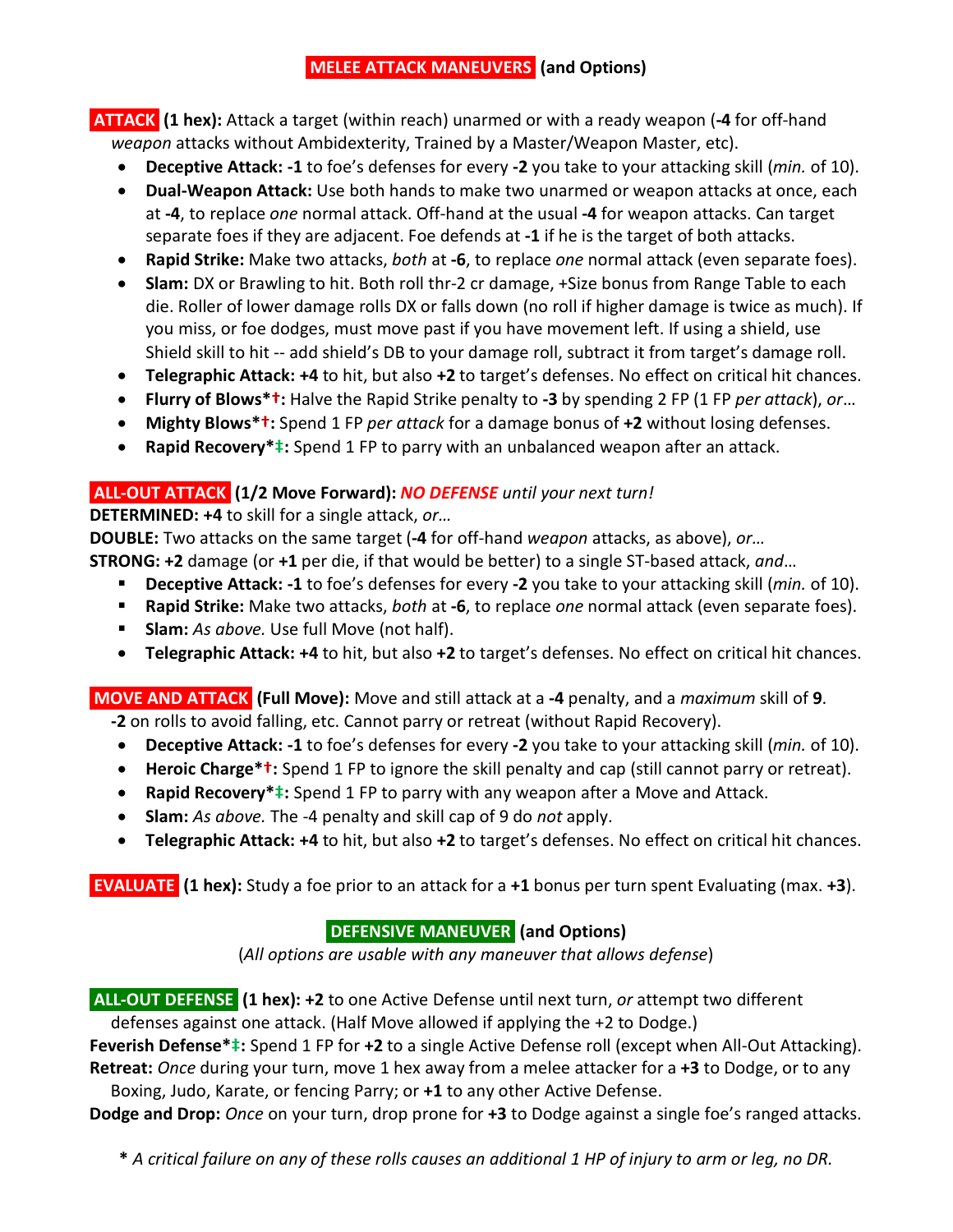## **RANGED ATTACK MANEUVERS (and Options)**

**ATTACK (1 hex):** Attack a target (within range) with a ready weapon (**-4** for off-hand *weapon* attacks without Ambidexterity, Trained by a Master/Weapon Master, etc).

- **Prediction Shot (Deceptive Attack): -1** to foe's Dodge (no effect on Parry or Block) for every **-2** you take to your attacking skill (*min.* of 10).
- **Dual-Weapon Attack:** Use both hands to make two pistol attacks, each at **-4**, to replace *one* normal attack. Off-hand at the usual **-4** for weapon attacks. Can target separate foes. Foe defends at **-1** if he is the target of both attacks.

## **ALL-OUT ATTACK (1/2 Move Forward):** *NO DEFENSE until your next turn!*

**SUPPRESSION FIRE:** Using a weapon with at least RoF 5+, select a target zone two yards across (or multiple adjacent two-yard zones with RoF 10+, as long as 5 shots are fired into each). You must attack *anyone* entering the zone! Final effective skill cannot exceed 6 + rapid fire bonus (or 8 + for mounted weapons). Successful hits strike random Hit Locations. *Cannot use Prediction Shot, or…* **DETERMINED:** +1 to skill for a single attack.

 **Prediction Shot (Deceptive Attack): -1** to foe's Dodge (no effect on Parry or Block) for every **-2** you take to your attacking skill (*min.* of 10).

**MOVE AND ATTACK (Full Move):** Move and still attack at a penalty – the worse of **-2** or your weapon's Bulk. Also lose any Aim bonuses. **-2** on rolls to avoid falling. Cannot parry or retreat.

**AIM (1 hex):** Aim a ranged weapon/attack to get its **Acc** bonus, with an additional **+1** for two turns, and **+2** for three or more turns). No movement if using a braced two-handed weapon.

## **GENERAL MANEUVERS.**

**CHANGE POSTURE (0 hexes):** Switch between standing, sitting, kneeling, crawling, prone, or lying face up (lying/prone to standing takes two turns: lying/prone to kneeling, kneeling to standing).

**CONCENTRATE (1 hex):** Focus on a mental task. Roll Will-3 to maintain your concentration if injured, knocked down, take an active defense, etc.

**DO NOTHING (0 hexes):** Take no action at all. Active Defenses are at -4 if suffering from Stun, in which case roll at the end of the turn against HT (physical) or IQ (mental) to recover.

**MOVE (Full Move):** Do nothing but move (**+1** hex after a full turn of running forward).

**READY (1 hex):** Reload or prepare a weapon or other item, adjust reach, etc.

**WAIT (varies):** Hold your action for a specific trigger event, then take an Attack, All-Out Attack, or Ready maneuver as normal.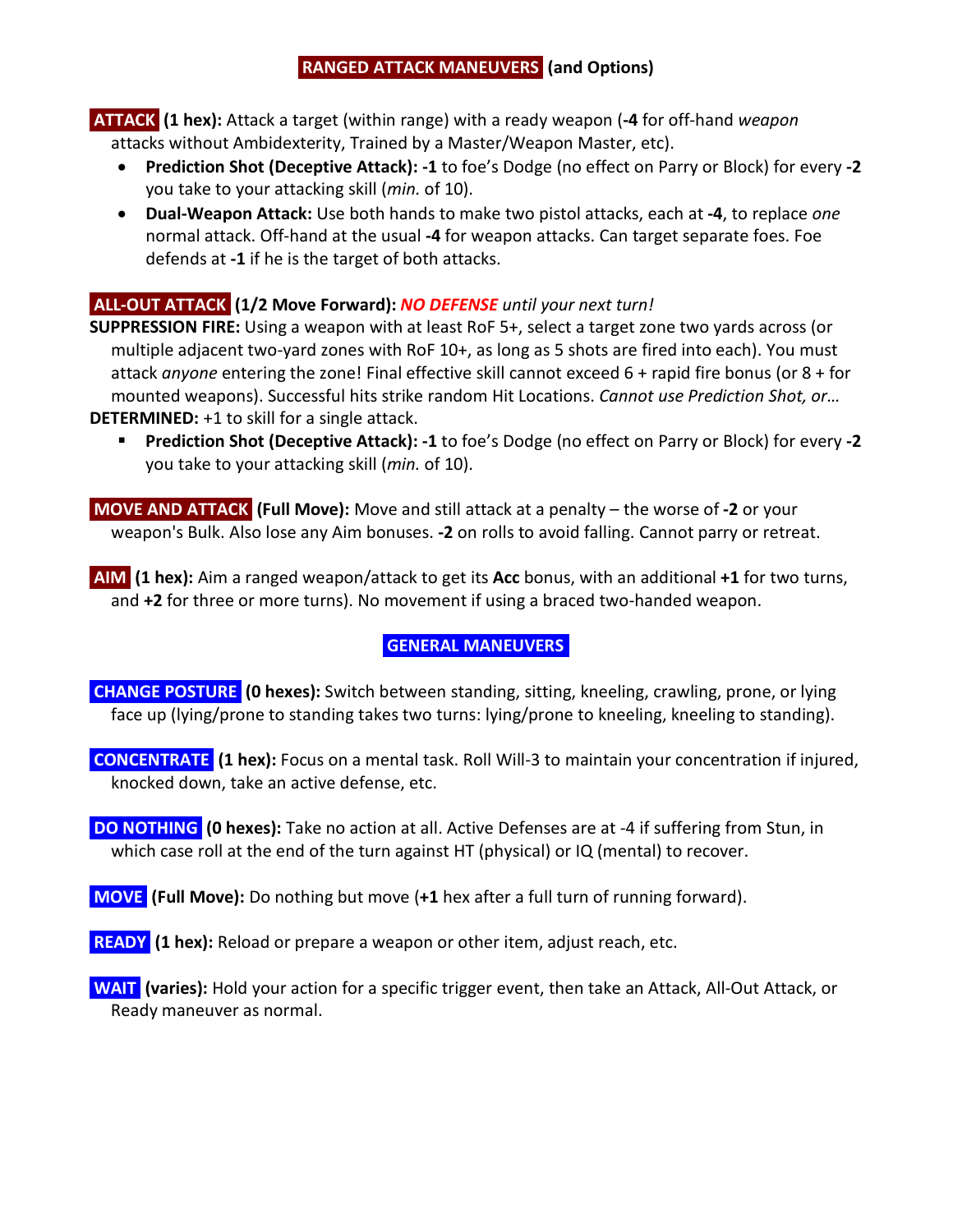### **HIT POINTS (HP).**

- **Less than 1/3 HP:** You are reeling from your wounds. Move/Dodge are reduced to half.
- **0 HP or less**: Also, make a HT roll every turn, at -1 per *full* multiple of HP below zero or pass out unless you Do Nothing.
- **-1xHP or less:** Also, make a HT roll or die! Roll again at every further multiple of HP.
- **-5xHP or less:** You are immediately dead.

### **WOUNDING MODIFIERS.**

- **x0.5:** Small Piercing (pi-)
- **x1:** Crushing (cr), Piercing (pi)
- **x1.5:** Cutting (cut), Large Piercing (pi+)
- **x2:** Impaling (imp), Huge Piercing (pi++)

### **HIT LOCATIONS.**

## **FATIGUE POINTS (FP).**

- **Less than 1/3 FP:** Move, Dodge, and ST reduced to half. (No effect on HP/dmg).
- **0 FP or less:** Also, Will roll to attempt any maneuver except Do Nothing or become incapacitated until FP become positive. On a critical failure, roll vs. HT or have a heart attack and die in HT/3 minutes without CPR). Lose 1 HP for each FP lost.
- **-1xFP or less:** Fall unconscious until FP turns positive. Further FP loss comes off of HP. Recover usual 1 FP/10 or 5 mins.

#### $\ddot{x}$ **RAPID FIRE.**

| <b>Bonus</b> | <b>Shots</b> | <b>Bonus</b> | <b>Shots</b> |
|--------------|--------------|--------------|--------------|
| +0           | $2 - 4$      | $+4$         | $17 - 24$    |
| $+1$         | $5-8$        | +5           | 25-49        |
| $+2$         | $9 - 12$     | +6           | 50-99        |
| +3           | 13-16        | +1           | each x2      |

| <b>Random</b>                                          | <b>Penalty</b> | <b>Location</b>               | <b>Effects</b>                                                                                                                                |  |
|--------------------------------------------------------|----------------|-------------------------------|-----------------------------------------------------------------------------------------------------------------------------------------------|--|
| $3 - 4$                                                | $-7(-5)$       | Skull*                        | Wounding modifier is x4, Knockdown rolls are at -10 (-5 from behind)                                                                          |  |
| 5                                                      | $-5(-7)$       | Face*                         | Knockdown rolls are at -5 (-7 from behind)                                                                                                    |  |
| $6 - 7$                                                | $-2$           | <b>Right Leg</b>              | $Pi+/Pi++/Imp$ x1. Injury > HP/2 cripples the limb (excess damage is lost)                                                                    |  |
| 8                                                      | $-2$           | <b>Right Arm</b>              | Pi+/Pi++/Imp $x1$ . Injury > HP/2 cripples the limb (excess damage is<br>lost). Double the penalty to -4 if arm is holding a shield           |  |
| $9 - 10$                                               | $\mathbf 0$    | <b>Torso</b>                  | Default location, no modifiers                                                                                                                |  |
| 11                                                     | $-3$           | Groin*                        | Knockdown rolls at -5, double shock penalty (-8 maximum) from<br>crushing damage                                                              |  |
| 12                                                     | $-2$           | Left Arm                      | Pi+/Pi++/Imp $x1$ . Injury > HP/2 cripples the limb (excess damage is<br>lost). Double the penalty to -4 if arm is holding a shield           |  |
| $13 - 14$                                              | $-2$           | Left Leg                      | Pi+/Pi++/Imp x1. Injury > HP/2 cripples the limb (excess damage is lost)                                                                      |  |
| 15                                                     | $-4$           | Hand                          | $Pi+/Pi++/Imp$ x1. Injury > HP/3 cripples the hand (excess damage lost)                                                                       |  |
| 16                                                     | $-4$           | Foot                          | $Pi+/Pi++/Imp$ x1. Injury > HP/3 cripples the foot (excess damage is lost)                                                                    |  |
| $17 - 18$                                              | $-5$           | Neck*                         | Crushing x1.5/Cutting x2                                                                                                                      |  |
|                                                        | -9             | $Eye*$                        | Wounding modifier is x4, Knockdown rolls at -10. Injury > HP/10 blinds.<br>Only Pi/Pi+/Pi++/Imp/Tight-beam burning attacks can target the eye |  |
|                                                        | $-3$           | Vitals*                       | Pi/Pi+/Pi++/Imp x3. Tight-beam burning x2. Crush x1 but requires HT<br>roll vs. knockdown                                                     |  |
|                                                        | $-8/-10$       | <b>Armor</b><br><b>Chinks</b> | Pi/Pi+/Pi++/Imp/Tight-beam burnig only. On a successful hit, halve DR<br>at location. (-8 for torso armor, -10 for all other locations)       |  |
|                                                        | var.           | Weapon                        | -5: Reach "C" melee weapon/pistol. -4: Reach 1 melee weapon or<br>carbine/shotgun. - 3: Reach 2+ melee weapon/rifle. Add'l -2 to Disarm       |  |
| * A miss by 1 at this location hits the Torso instead. |                |                               |                                                                                                                                               |  |